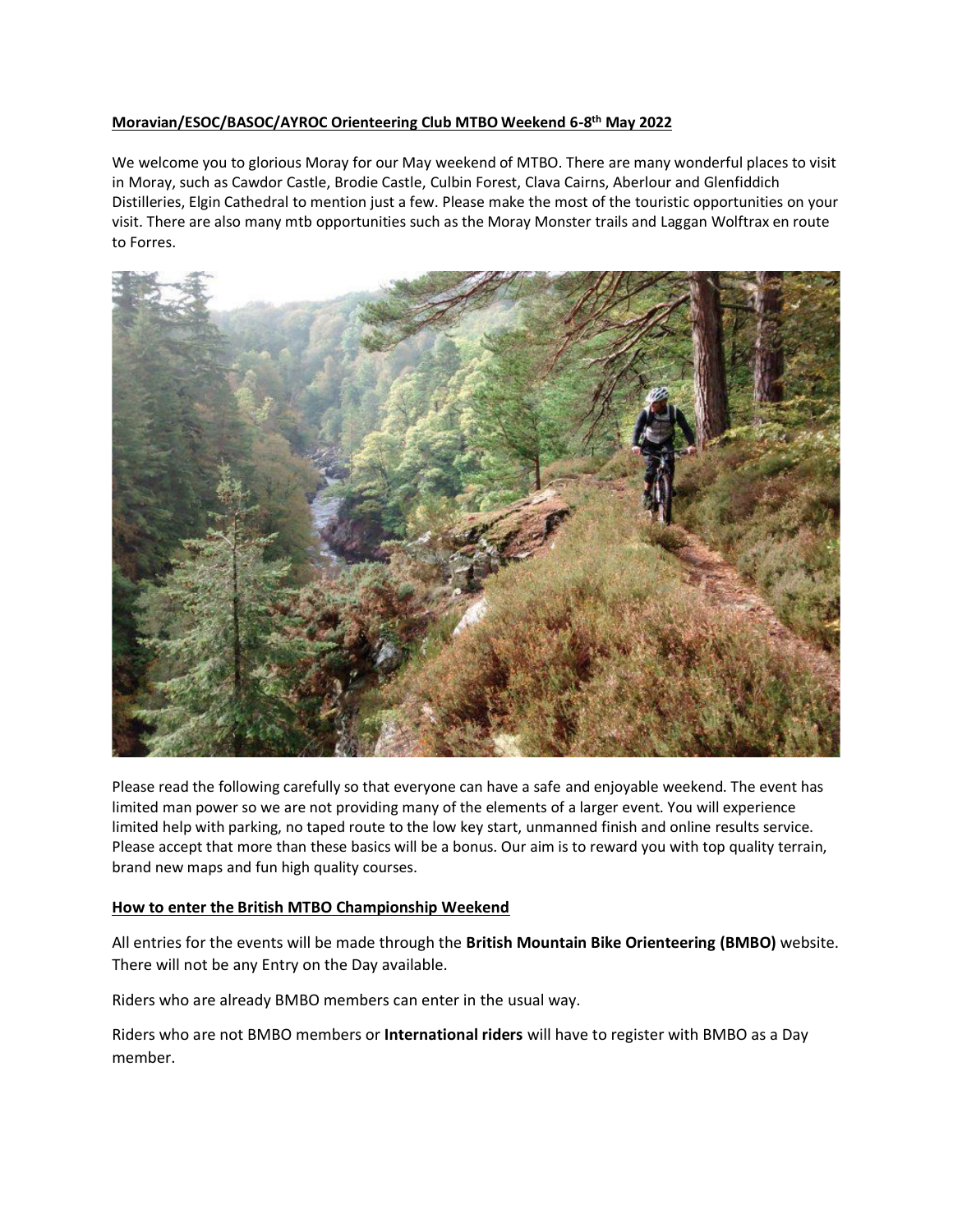## **Registering free of charge as a BMBO member**

## Visit [http://www.bmbo.org.uk](http://www.bmbo.org.uk/) and select **Join Now**

## Towards the bottom of this page, you will see **New Adult Day Riders Register Now - Click Here**

Log Details - in You will need to create a **User Name** and **Password**

Select Membership – from the drop-down menu select **Day Rider Adult.** This free of charge.

Your Details – fill in your personal details and address details

Tick the box **I am not a Robot** 

Click **Submit**

You are now registered as a Day Member of BMBO.

#### **Making an Entry**

## Visit [http://www.bmbo.org.uk](http://www.bmbo.org.uk/)

In the left-hand column select **Event Calendar**

Select the event you wish to enter and click **Enter**

On the **Events Details** page click **Enter Event**

You will be asked to Login using your **User name** and **Password**

Click **Proceed**

Tick the events that you wish to enter

Select the **Course** you intend to ride and your **Age Class** from the drop-down menus

#### Click **Proceed**

On the summary page select **Proceed to Payment** or modify your entry

You will now be directed to the payments system.

You can check that your entry has been accepted by going to the Events Details page again and clicking **View Entry List** In case of any difficulties please contact: **Chairman@bmbo.org.uk**

## **Courses/Classes May7/8th**

A M21-M55, W21-45

B M18, M60-65, W50-65

C M/W16, M70+, W70+

D Novices and other classes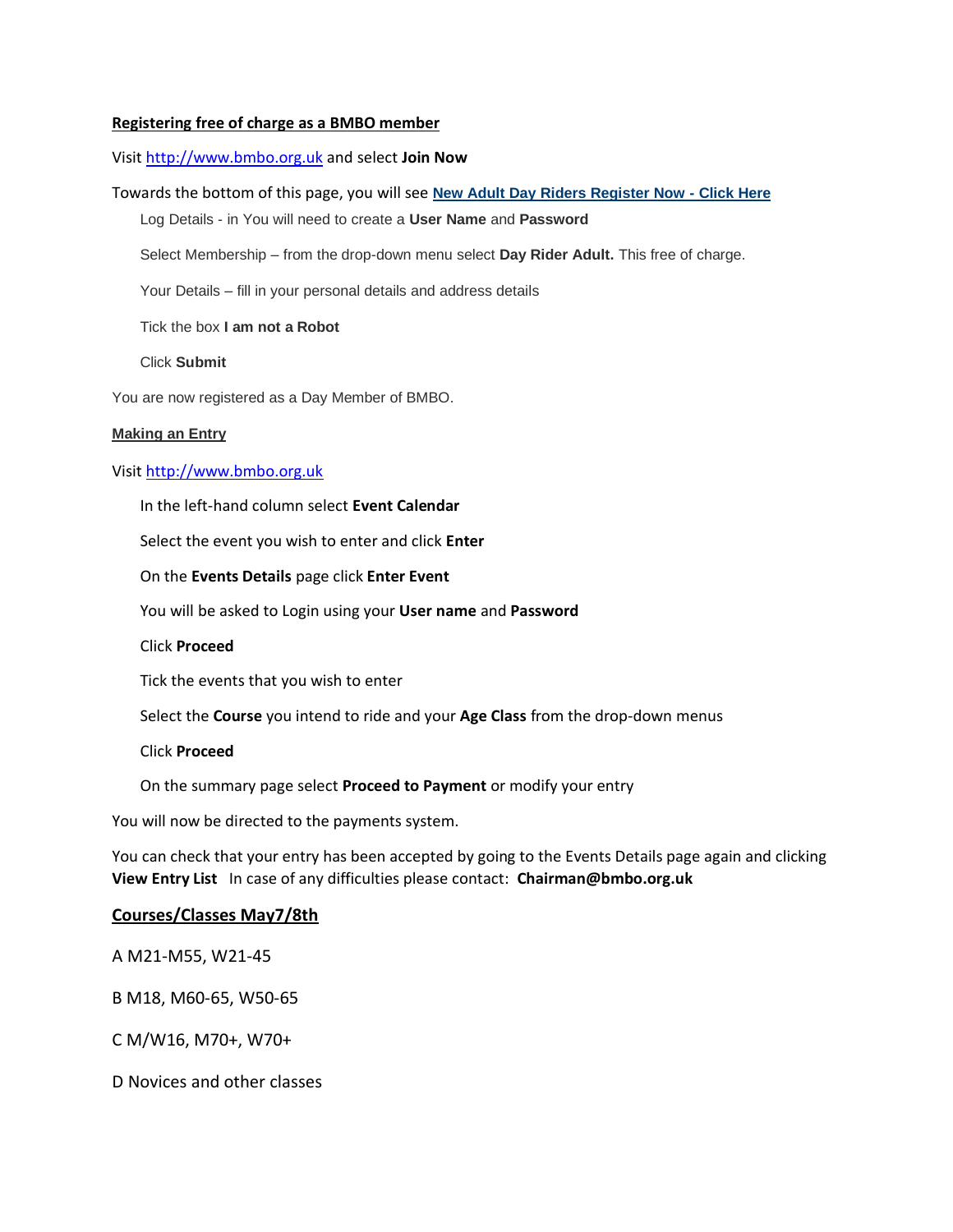## **COVID19. You must read the Covid guidance on scottish-orienteering.org**

You must not attend if you are exhibiting one or more Covid-19 symptom or are in Covid-19 related quarantine or isolation even when accompanying someone else.

There is no entry on the day. Pre-entry only.

Competitors should maintain social distancing (2m+) at all times, unless with family/bubble members. Be particularly careful at download.

Use hand-gel before and after your ride.

Aim to arrive at an event as close as possible to your allocated start time.

Move quickly away from controls after you have punched – do not stand next to a control looking at your map to work out your route to the next control.

Please pay particular attention to the English and Scottish rules of travel between certain areas/towns. Anyone taking part must follow Government Covid guidance to ensure the safety of themselves, other participants, event volunteers and the general public.

## **Safety**

Please read the Moravian MTBO Safety Rules that provide an essential guide to the rules, map symbols and safety elements of MTBO. You must be familiar with th[e MTBO Rules & Safety Guidelines](https://mor.scot/sites/default/files/2021-06/MTBO%20Safety%20Rules.pdf)

A Covid risk assessment and British Mountain Bike Orienteering (BMBO) risk assessment have been completed and will be available for inspection at registration.

Competitors must wear a BSI standard helmet and use a serviceable bike that must stay with them at all times. Appropriate cycle clothing is to be worn.

Mobile phone signal in the area is intermittent and an emergency mobile phone number is printed on the map.

Please note any relevant medical conditions on your SI entry, or email the organiser.

Ticks are present and can be picked up even when cycling. Please check for ticks after you have been orienteering. Ticks are very common and they sprea[d Lyme disease.](https://www.nhs.uk/conditions/lyme-disease/)

Some of the competition areas are popular with walkers (in particular Sanquhar) and horse riders (especially near the Dava Way in Altyre). Please be courteous and give way to them as our access for future MTBO events relies on this. See [Safety Rule #6.](https://mor.scot/sites/default/files/2021-06/MTBO%20Safety%20Rules.pdf)

# **Parking**

Please find your own way to the event car parks as there will be no sign posting.

## **Registration, Download and First Aid**

Each event will have a registration area where you can pick up and return hired SIAC. If you are competing in other events this weekend please keep your SIAC dibber and hand it back in after your last race. Any lost SIACs will be charged at £65.

Model maps showing the route to the start will be available at registration especially Long. First Aid will also be available.

## **Start & Finish TAKE CARE ON THE PUBLIC ROADS TO THE START**

The route to the start will not be sign posted.

## **Start times will be pre allocated and published on the BMBO website**

Please do not come to the start until 10 minutes before your start time to minimise the number of people at the start area and maintain social distancing.

The start sequence will be as follows:

-4 minutes - call up (manned)

- -3 minutes clear. (not manned)
- -2 minutes check. (not manned)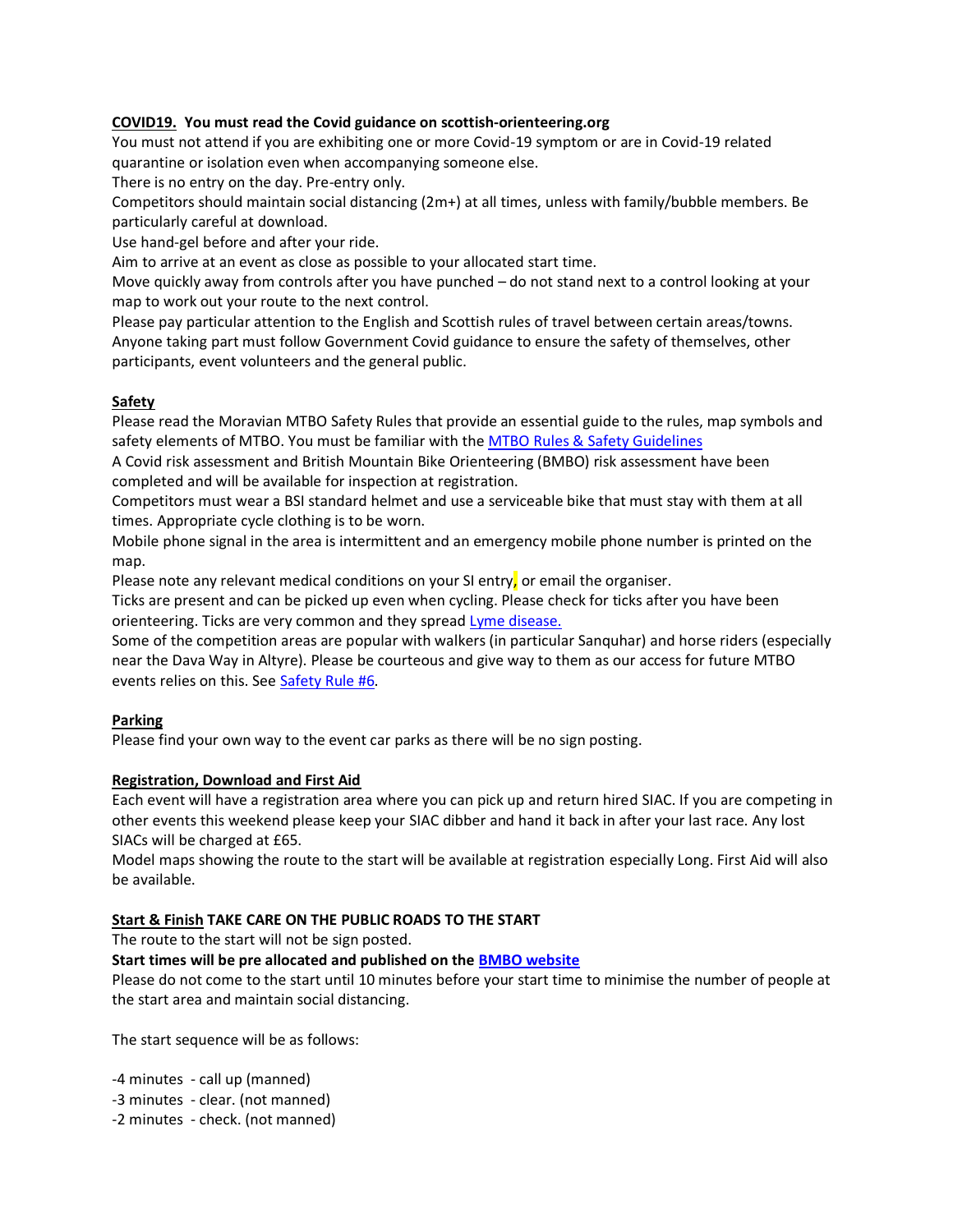-1 minute - pick up map and attach to map board. (manned)

0 - CROSS START LINE & PUNCH START

The controls are SIAC enabled (range about 50cm). YOU MUST PUNCH THE START.

**THE FINISH IS SI AIR ENABLED**. Cross the line and move clear of the finish control quickly. In the unlikely event that the SI air does not work the control may have gone to sleep. Please dib the control box and await a beep.

RIDERS MUST STAY ON MAPPED PATHS AND ROADS, CROSS COUNTRY RIDING IS NOT ALLOWED - except where indicated with the orange or black dot symbol on the map. [See point 21 in the rules and guidelines.](https://mor.scot/sites/default/files/2021-06/MTBO%20Safety%20Rules.pdf) Your bike must remain with you at all times.

Download - It is essential that everyone returns to download even if you have not completed your course. Results will be posted on the Moravian and BMBO websites as soon after the event as possible. It may be possible to have live results available via the link on th[e club website results page](https://mor.scot/results) (not Friday night) https://mor.scot/results. Championship results will be calculated as soon as possible after the race and published on the web. Due to Covid restrictions there will be no prize giving.

# **EVENTS**

# **Nethy Bridge Sprint – Friday 6th May**

Parking will be adjacent to the Nethy Bridge Community Centre on the Games Field parking area.

Registration, download and toilets at the community centre. Please remove muddy shoes before entering, and wear a face mask while inside.

The start location is ~1km from parking along a minor, dead-end road. Model maps will be available. WhatThreeWords outfit.handicaps.footballers

Courses close at 21.00

## **Map & Terrain**

Nethybridge has beautiful Scots Pine woodlands including sections of Abernethy National Nature Reserve and the Speyside Way. The paths in the woodland to the south of the village are mainly well drained and give fast riding with minimal contours. North of the village, over the river, provides more intricate path networks in the community woodlands with roots, rocks and heather. There are also more contours with some steeper sections. If you have time to look around you will be treated to some beautiful views and you might meet some of the local wildlife which featured on BBC's Springwatch.

Scale 1:5,000 equivalent (1:10,000 printed at 200%) 5m contour. Courses A & B – double-sided A4.

A - 8km - mixture of fast trails and rooty fun! Some road crossings and urban controls - one section in very intricate path network to test your navigation

B - 6km - same course as A bit missing one forest loop

C - 4km - no road crossings and less complex path networks so suitable for juniors or novices

Organiser – Lynne Walker / Jane Cox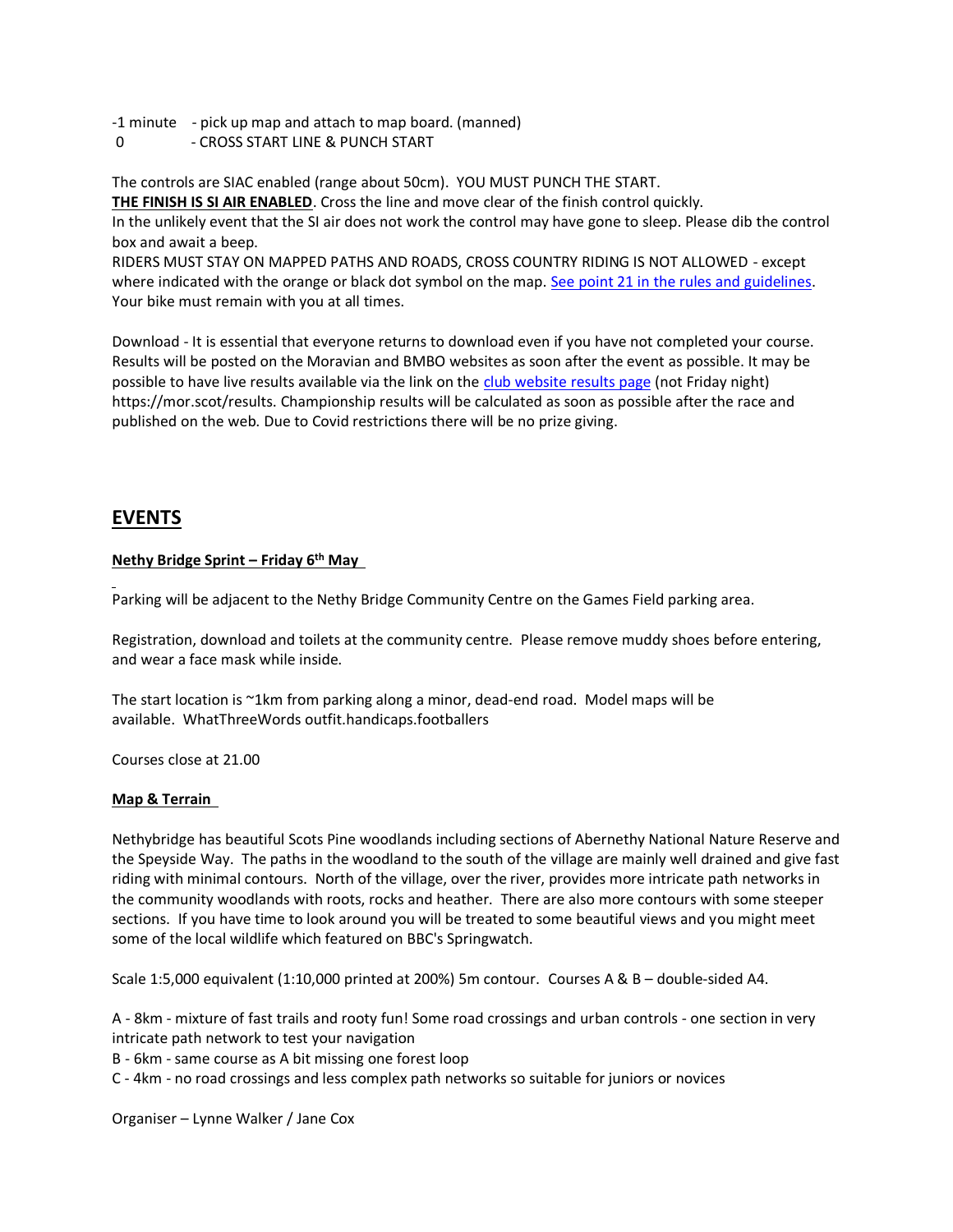Planner – Jane Chisholm

#### **Local Interest**

**<https://nethybridge.com/>**

#### **Quarry Woods Elgin Middle Race WMS Saturday 7th May**

Parking and assembly will be near to the B9012 Duffus Road on the west side of Elgin.

Terrain consists of mixed forest with many well-defined tracks on the outskirts of Elgin. The east side of the area is made up of mature oak forest on a gentle well drained slope. Further west is a large hill with mature pine plantation forest. The south side of this hill is steep with numerous single track mtb trails. There are a number of quarries, some of which are accessible on technical single track. More course details to follow.

Mapping A course - 1:10000 5m contour. Double sided map. Size A4 plus B course -1:10000 5m contour. Double sided map. Size A4 plus C course - 1:10000 5m contour. Double sided map. Size A4 plus D course - 1:5000 5m contour. Double sided map. A4

## **Altyre Estate/Sanquhar Woods. British Long Distance Championships WMS Sunday 8th May 2022**

Parking, registration, model map pickup, download and first aid are at Forres Academy car park, Sanquhar Road, Forres. [what3words.com/reservoir.exactly.acting](https://what3words.com/reservoir.exactly.acting)

Public toilets are available in Grant Park, Forres. [what3words.com/bulbs.ambushes.forwarded](https://what3words.com/bulbs.ambushes.forwarded) or Tescos.

The start is about 3km from the car park along a public bridleway (former railway line). A model map will show the route to the start. The finish is close to the car park.

Courses close at 15.00

#### **Map & Terrain**

A course, Map scale 1:15,000 with 1:7500 inset. 5m contours. Size A3 plus

B course, Map scale 1:15,000 with 1:7500 inset, 5m contours. Size A3 plus

C course Map scale 1:10,000 with 1:7500 inset, 5m contours, size A3.

D course Map scale 1:10000 with 1:7500 inset, 5m contours, size A3